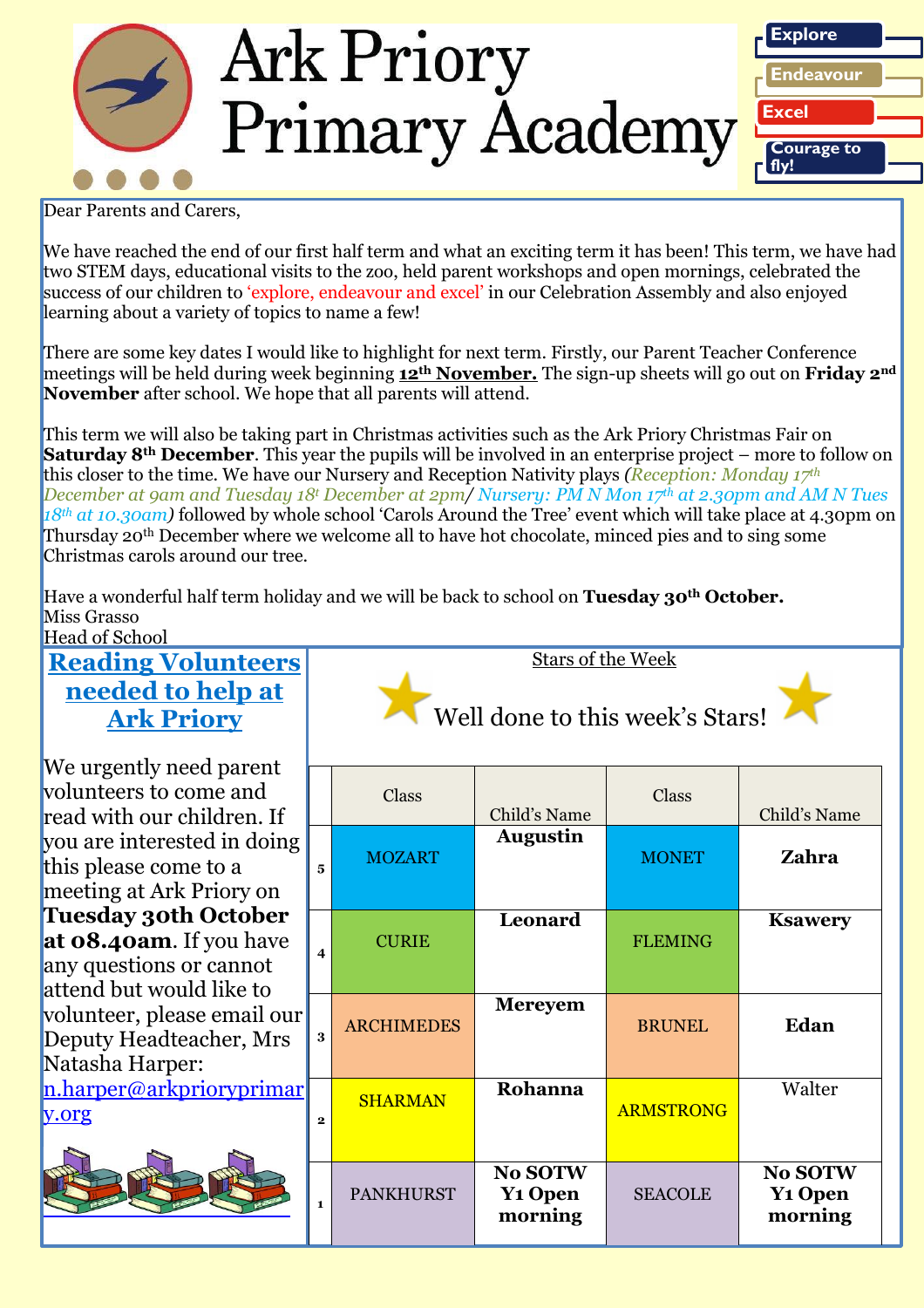#### **Attendance**

# Overall School attendance:

98.2%

Class Attendance:

# 1. **Fleming 99.8%**

2. Pankhurst 99.2%

## 3. Brunel & Armstrong 98.6%

Well done to Fleming class!



### **Maths and our Ark Priory Curriculum Workshop**

A parent/carer workshop will be held with Miss Broodie **on Monday 5th November at 8.40am** in the school hall.

This workshop will explain how we teach Maths at our school and how you can support your child at home.

This is for all parents and carers who wish to understand more about this topic. We look forward to welcoming you!

### **Secondary Options Meeting**

Jerry Collins from Ark Schools will be presenting information about Ark Soane and Ark Acton High on **Monday 12th November at 5.30pm at Ark Byron.**

We welcome all Year 5 parents to attend.



Dear Parents,

We are looking for a group of parents to work to develop science, technology, engineering and maths in school and at home. This is with the aim of supporting parents and carers with extra learning, additional science enrichment and communication between school and home. You do not have to have any science background just an interest in supporting parents with these subjects. Please contact myself directly or Miss Grasso.

Many thanks, Miss Terry

### **Parent's Forum Reminder: Wednesday 21st November**

I will be holding my Headteacher Parent/Carer Forum on Wednesday 21st November at 6pm until 7pm in our school hall. This is your opportunity to bring any ideas/comments/questions that you may have forward for our meeting. I will be sending out the agenda in the newsletter the week before the forum so the deadline to send any ideas for discussion will be Monday 12th November. Please send these to my email at

[d.grasso@arkprioryprimary.org](mailto:d.grasso@arkprioryprimary.org). I will aim to add everyone's ideas/comments to the agenda but please be aware that this might not be possible due to time constraints.

I would like the forum to be used as a way of the school and parent/carer community working together to make Ark Priory an even better place for our children, rather than a forum for complaints. May I remind you if you have a personal problem regarding your child/ren specifically, please arrange to meet your child's class teacher to have this discuss. The Headteacher forum will not be used for this purpose.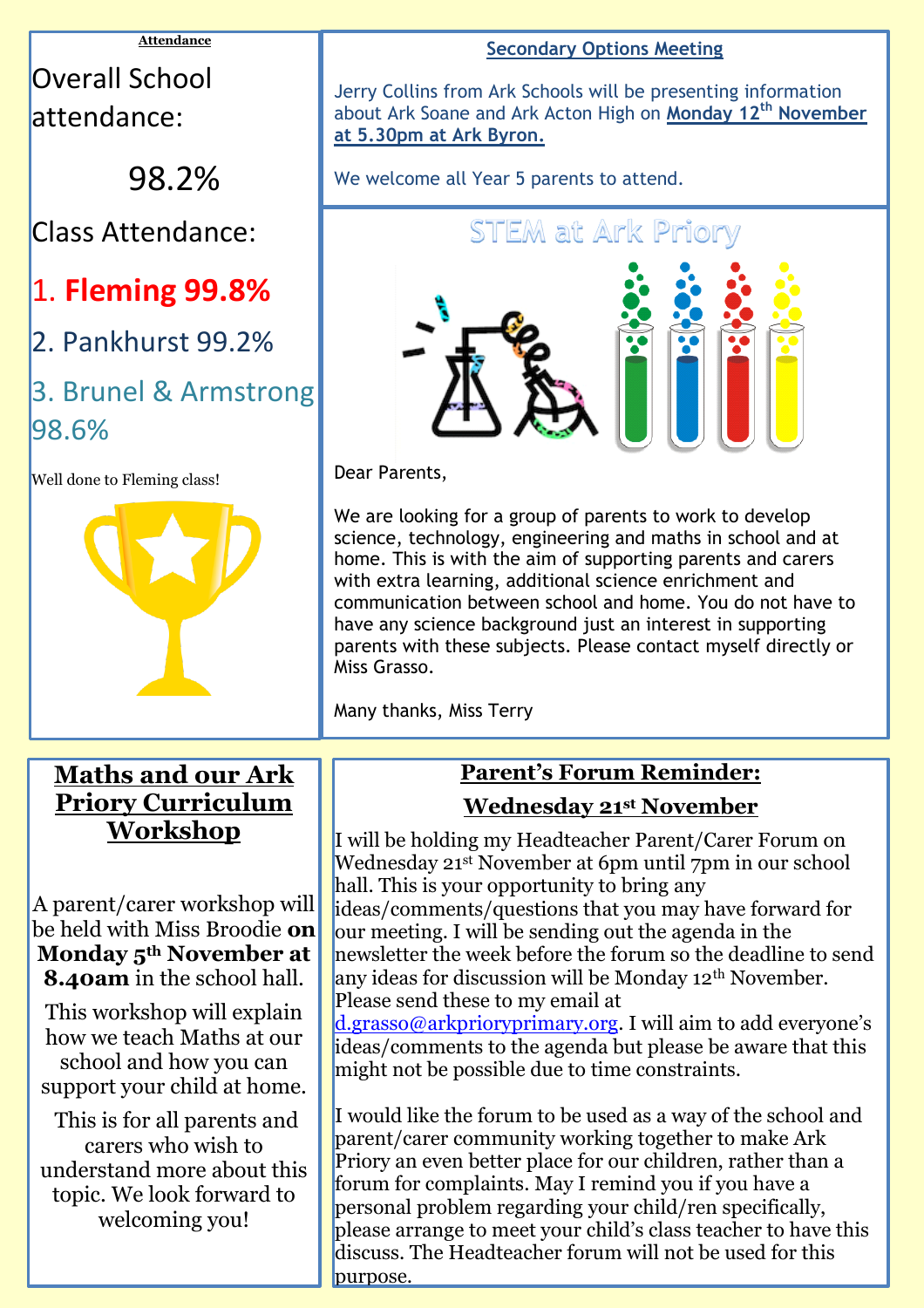## **Parent's Corner**

This will be a new regular segment on the newsletter to highlight some of the activities of our children and parents outside of school. If you are doing something amazing for charity, take your child to a fantastic dance class or go to a great Baby group that you think others may enjoy for example, please send me the information at d.grasso@arkprioryprimary.org so it can be included in our newsletter. Thank you.

Let's see how as a community we have the '**courage to fly'**, and explore, **endeavour and excel!**

#### **Please keep sending your suggestions for this section of the newsletter! Thank you!**

### **APPAA NEWS**

**Year 4 Bake Sale -** thanks to all who organised, baked, helped and supported the Year 4 Bake sale on Friday - it raised £255.45!

**Uniform Sale -** thanks to all the parents and carers who generously donated their children's outgrown uniform and fancy dress, and to all those who organised and helped to sell it - the secondhand uniform and fancy dress raised a whopping £288.05.

All proceeds for the above go towards the school enrichment and activities fund.

#### **Ark Priory Christmas Fair - Sat 8 Dec 2018 - SAVE THE DATE!**

Funding 'The Happiness Project', this year's fundraising push is to make school life happier, healthier and more fun!

The next **Christmas Fair meeting** will be at school on **Thursday 1 November at 2.30 pm**, Miss Grasso will attend. We welcome all parents and carers who wish to get involved in the Christmas Fair Organising Committee.

To encourage more involvement from the wider community this year, we have allocated areas to each year group to look after.

- *Year 4 and 5 – Food and drink.*
- *Year 3 and Reception – Santa's Grotto.*
- *Year 2 – Kids games and entertainment.*
- *Year 1 – Tombola.*
- *Nursery (AM and PM) – Tea/coffee and cakes.*

There will also be a school wide 'student enterprise' initiative whereby the children will create and make goods to sell at the fair – we will be calling out for parent helpers for this in advance and at the fair itself.

Look out for call outs nearer the time for donations of gift items for the Tombola, also requests to make and bake.

Please respond to your year reps as to how you can get involved!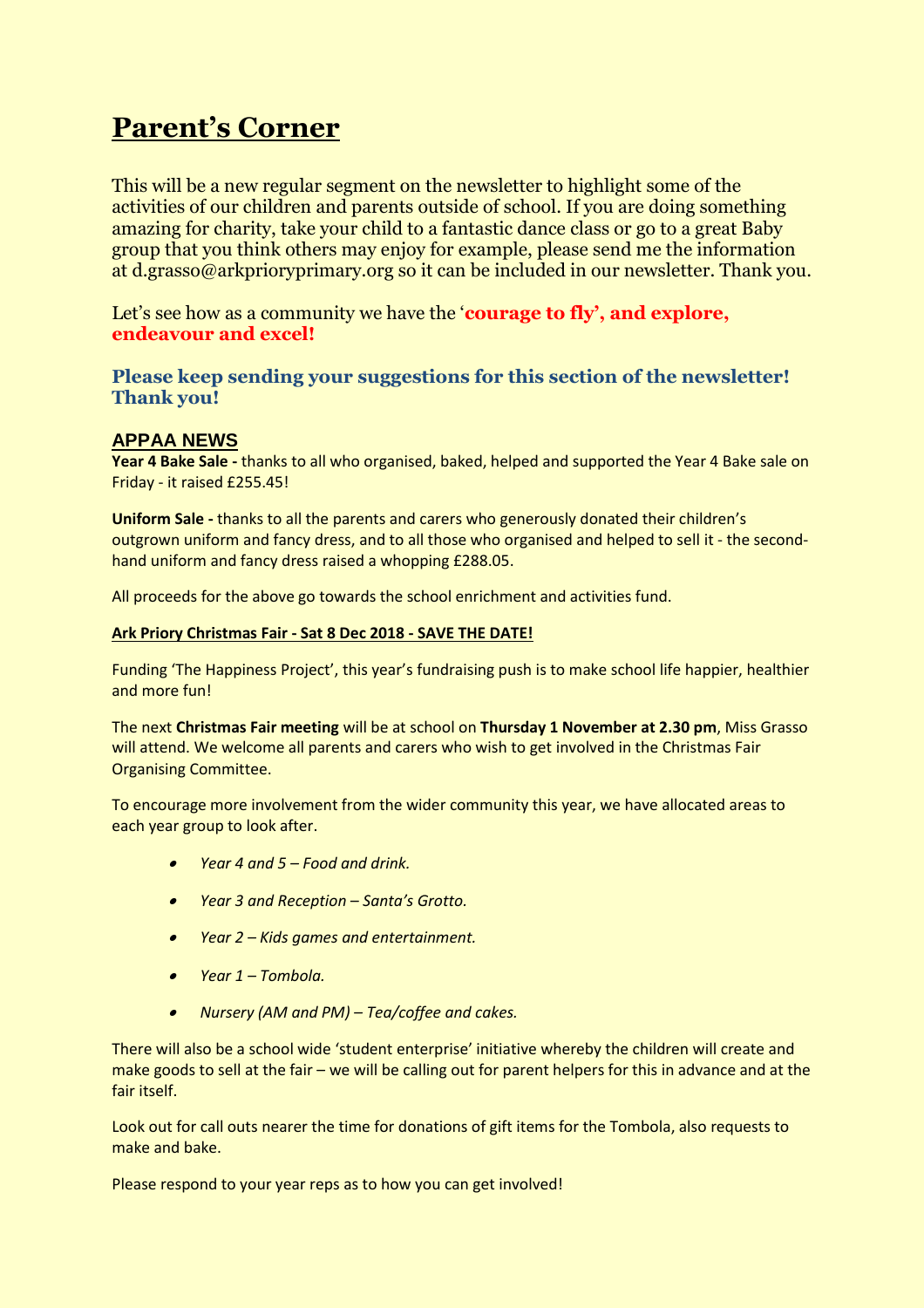**Estate Agent Boards** - thanks to all parents, carers and friends of Ark Priory who have kindly agreed to have a KFH estate agent board to earn funds for the school. APPAA will be in touch to confirm dates.

**Christmas Fair Raffle** - if you are able to source or donate a raffle prize we would love to hear from you [appaacommittee@gmail.com](mailto:appaacommittee@gmail.com)

**Christmas Cards** - The Christmas / Greeting Card Project is underway again this year. This is a fun and creative way to make money for school. Please check your child's school bag for the information letter (and a label to attach to artwork if you participate in the project). Help and reminders will be issued by APPAA, or please contact Fiona McQuillan.

**Christmas Fair Brochure** – We will be producing a brochure for the Christmas Fair. It will be A5 colour, professionally printed and handed out to everyone who attends the fair, approx. 450-500 people. We are selling brochure ad spaces: 1/4 page £25, 1/2 page £35, Full page £75, Feature back cover £100. If you are interested to take an ad please contact Laura Wilkin via [appaacommittee@gmail.com](mailto:appaacommittee@gmail.com)

**Wishing Tree -** We have raised £766 from just 9 donors and the goods have been delivered into the classes to the delight of the children. If you wish to donate please see the updated list below. You can pay APPAA with Reference 'Wishing Tree' to account 13386072 and sort code 230580. Contact Charlotte Newlands via [appaacommittee@gmail.com](mailto:appaacommittee@gmail.com)

**Parent Social -** We are looking for volunteers who can help plan, organise, and/or support our traditional Parent Social which fund raises for the Wishing Tree. If you are able to help in any capacity, we would love to hear from you via [appaacommittee@gmail.com](mailto:appaacommittee@gmail.com)

**Twitter** - did you know that APPAA is on Twitter? Follow us @APPAA\_ArkPriory - we would welcome your help to like and retweet our posts to thank the local businesses that offer us donations and sponsorship.

| <b>Wishing Tree List</b>   | <b>Social situation</b>     | People who help us        |
|----------------------------|-----------------------------|---------------------------|
| 2018/19                    | stories £18                 | figures £39               |
|                            | <b>Chew toys £20</b>        | <b>Home Corner Role</b>   |
| <b>Art</b>                 | Library                     | <b>Play Resources tea</b> |
| Aprons £2.70 $\times$ 35 = | <b>Book stands 25 for</b>   | set £12 x 2 = £24         |
| £95                        | £81                         | <b>Home Corner Role</b>   |
| <b>Class box of</b>        | <b>Label maker £23</b>      | <b>Play Resources toy</b> |
| colouring pencils          |                             | food £20                  |
| for £28                    | <b>Early Years -</b>        | <b>Animal Dress up</b>    |
| <b>Electric pencil</b>     | <b>Nursery and</b>          | costumes £12 $\times$ 3 = |
| sharpener £12              | <b>Reception</b>            | £36                       |
|                            | <b>Small world Police</b>   | <b>Story puppets (for</b> |
|                            | <b>Station £300</b>         | popular stories) £22      |
|                            | <b>Small World Fire</b>     | $x = 2 = 44$              |
|                            | <b>Station and Fire</b>     | <b>Messy Play</b>         |
| <b>Noise cancelling</b>    | <b>Engines £118</b>         | <b>Resources eg jelly</b> |
| headphones £10-x           | <b>Airport and</b>          | bath etc. £5 each x       |
| $2 = £20$                  | <b>Aeroplanes £35</b>       | $6 = £35$                 |
| Talk time cards £12        | <b>Multicultural People</b> |                           |
| $x = 48$                   | <b>Figures £42</b>          | Year 1                    |
|                            |                             |                           |